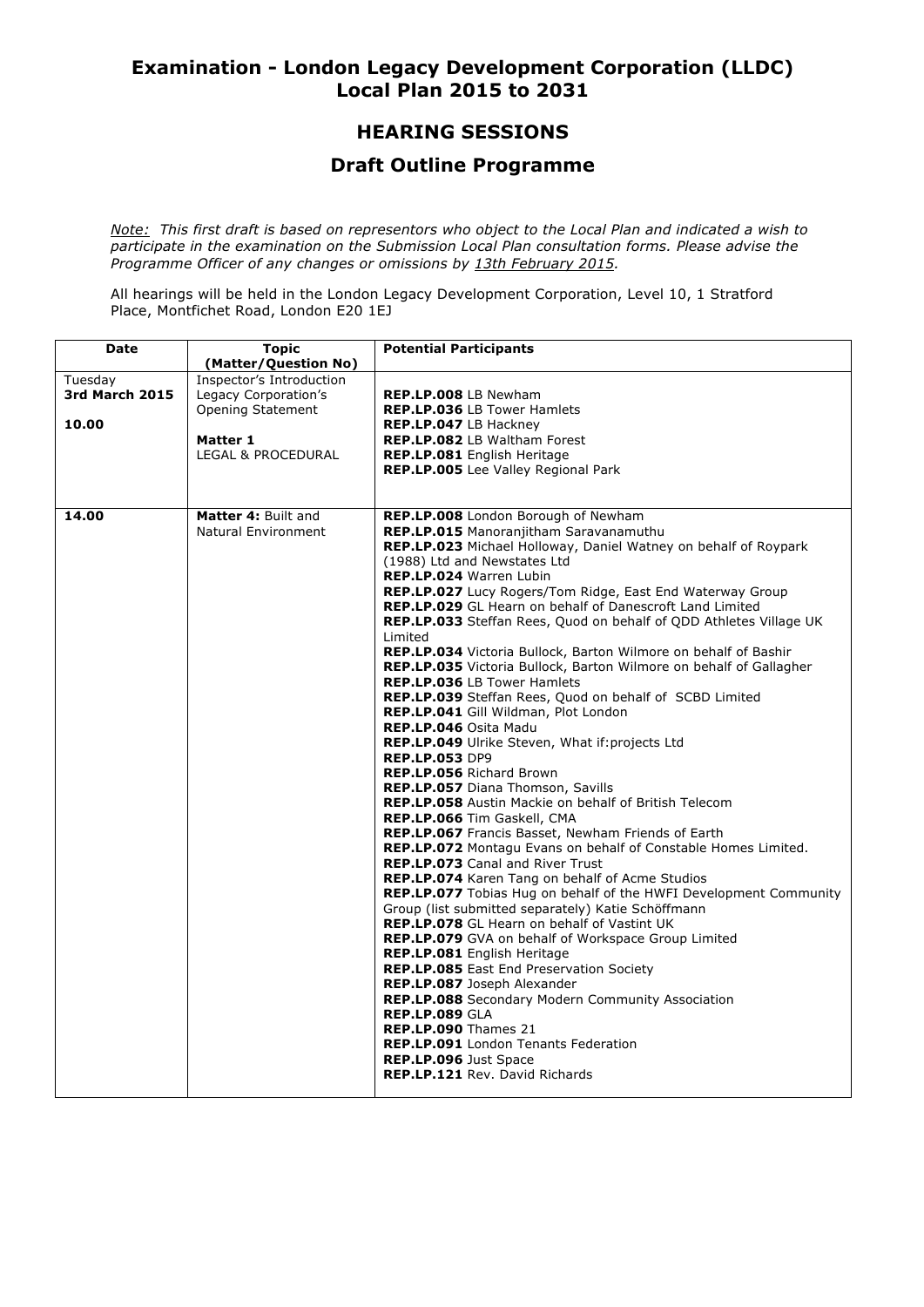| Date                        | <b>Topic</b>              | <b>Participants</b>                                                                                                |
|-----------------------------|---------------------------|--------------------------------------------------------------------------------------------------------------------|
|                             | (Matter/Question No)      |                                                                                                                    |
|                             |                           |                                                                                                                    |
| Wednesday<br>4th March 2015 | 10.00<br><b>Matter 2</b>  | REP.LP.007 Peter Brady, Planning Law Practice on behalf of Gilcris<br>Property LLP                                 |
|                             | Business Growth, Jobs and | REP.LP.008 Hannah Clifton, London Borough of Newham                                                                |
| 10.00                       | Lifelong Learning         | REP.LP.013 Alan Gunne-Jones, Planning & Development Associates Ltd                                                 |
|                             |                           | on behalf of Gowlain Building Group Ltd                                                                            |
|                             |                           | REP.LP.015 Manoranjitham Saravanamuthu                                                                             |
|                             |                           | REP.LP.023 Michael Holloway, Daniel Watney on behalf of Roypark                                                    |
|                             |                           | (1988) Ltd and Newstates Ltd                                                                                       |
|                             |                           | REP.LP.024 Warren Lubin                                                                                            |
|                             |                           | REP.LP.026 Jeremy Castle, Deloitte on behalf of iCity.                                                             |
|                             |                           | REP.LP.028 Lucy Rogers East End Trades Guild                                                                       |
|                             |                           | <b>REP.LP.029</b> GL Hearn on behalf of Danescroft Land Limited                                                    |
|                             |                           | REP.LP.031 Steve Butters, CPRE                                                                                     |
|                             |                           | <b>REP.LP.032</b> Vilna Walsh, Firstplan Ltd on behalf of Aggregate Industries<br>(UK) Ltd and London Concrete Ltd |
|                             |                           | <b>REP.LP.036</b> Owen Whalley, LB Tower Hamlets                                                                   |
|                             |                           | REP.LP.037 Julian Cheyne                                                                                           |
|                             |                           | REP.LP.041 Gill Wildman, Plot London                                                                               |
|                             |                           | REP.LP.045 Alister Henderson, Planning Perspectives on behalf of                                                   |
|                             |                           | National Grid Property                                                                                             |
|                             |                           | <b>REP.LP.046 Osita Madu</b>                                                                                       |
|                             |                           | REP.LP.047 London Borough of Hackney                                                                               |
|                             |                           | REP.LP.049 Ulrike Steven, What if: projects Ltd                                                                    |
|                             |                           | REP.LP.054 Geraldine Black, Community Links                                                                        |
|                             |                           | <b>REP.LP.056 Richard Brown</b>                                                                                    |
|                             |                           | REP.LP.057 Diana Thomson, Savills                                                                                  |
|                             |                           | REP.LP.058 Austin Mackie on behalf of British Telecom                                                              |
|                             |                           | REP.LP.066 Tim Gaskell, CMA                                                                                        |
|                             |                           | REP.LP.068 Barton Wilmore on Behalf of Gold Pot Holdings                                                           |
|                             |                           | <b>REP.LP.069 Mara Ferreri</b><br>REP.LP.071 Gerald Eve LLP, Sulzer Dowding                                        |
|                             |                           | REP.LP.072 Montagu Evans on behalf of Constable Homes Limited.                                                     |
|                             |                           | <b>REP.LP.074</b> Karen Tang on behalf of Acme Studios                                                             |
|                             |                           | <b>REP.LP.077</b> Tobias Hug on behalf of the HWFI Development Community                                           |
|                             |                           | Group (list submitted separately) Katie Schöffmann                                                                 |
|                             |                           | REP.LP.079 GVA on behalf of Workspace Group Limited                                                                |
|                             |                           | REP.LP.080 Bromley by Bow Centre                                                                                   |
|                             |                           | REP.LP.082 LB Waltham Forest                                                                                       |
|                             |                           | <b>REP.LP.083 Plot London</b>                                                                                      |
|                             |                           | REP.LP.087 Joseph Alexander                                                                                        |
|                             |                           | <b>REP.LP.089 GLA</b>                                                                                              |
|                             |                           | <b>REP.LP.091</b> London Tenants Federation                                                                        |
|                             |                           | <b>REP.LP.096</b> Just Space                                                                                       |
|                             |                           | <b>REP.LP.121 Rev. David Richards</b>                                                                              |
|                             | <b>Matter 2</b>           |                                                                                                                    |
| 14.00                       | Business Growth, Jobs and | Participants as per morning session.                                                                               |
|                             | Lifelong Learning         |                                                                                                                    |
|                             | (continued)               |                                                                                                                    |
|                             |                           |                                                                                                                    |
| Thursday                    | 10.00                     | REP.LP.008 Hannah Clifton, London Borough of Newham                                                                |
| 5th March 2015              | Matter 3: Housing         | REP.LP.017 Ilinca Diaconescu, LGTU                                                                                 |
| 10.00                       |                           | REP.LP.018 Marian Mahoney                                                                                          |
|                             |                           | <b>REP.LP.019 Tracie Giles</b>                                                                                     |
|                             |                           | REP.LP.021 James Stevens, HBF                                                                                      |
|                             |                           | REP.LP.022 Tony Tapley, RPS Planning on behalf of Westfield                                                        |
|                             |                           | Shoppingtowns Limited                                                                                              |
|                             |                           | REP.LP.023 Michael Holloway, Daniel Watney on behalf of Roypark                                                    |
|                             |                           | (1988) Ltd and Newstates Ltd                                                                                       |
|                             |                           | REP.LP.024 Warren Lubin                                                                                            |
|                             |                           | REP.LP.029 GL Hearn on behalf of Danescroft Land Limited                                                           |
|                             |                           | <b>REP.LP.033</b> Steffan Rees, Quod on behalf of QDD Athletes Village UK<br>Limited                               |
|                             |                           | REP.LP.036 Owen Whalley, LB Tower Hamlets                                                                          |
|                             |                           | REP.LP.037 Julian Cheyne                                                                                           |
|                             |                           | REP.LP.046 Osita Madu                                                                                              |
|                             |                           | REP.LP.047 Katie Glasgow, London Borough of Hackney                                                                |
|                             |                           | REP.LP.049 Ulrike Steven, What if: projects Ltd                                                                    |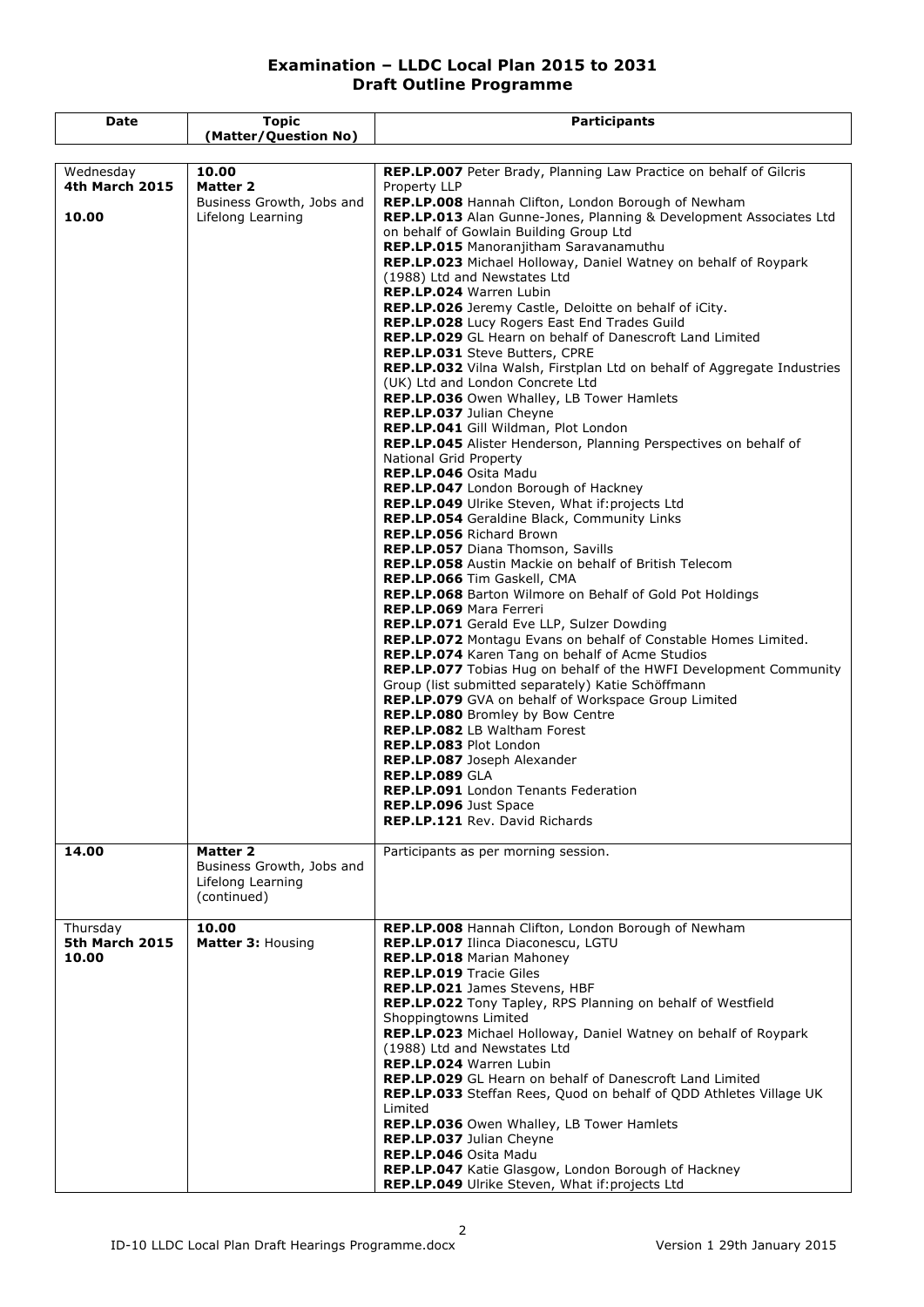| Date | <b>Topic</b><br>(Matter/Question No) | <b>Participants</b>                                                   |
|------|--------------------------------------|-----------------------------------------------------------------------|
|      |                                      |                                                                       |
|      |                                      | <b>REP.LP.051</b> Victor Adegbuyi, Newham Union of Tenants            |
|      |                                      | <b>REP.LP.053 DP9</b>                                                 |
|      |                                      | REP.LP.057 Diana Thomson, Savills                                     |
|      |                                      | <b>REP.LP.058</b> Austin Mackie on behalf of British Telecom          |
|      |                                      | <b>REP.LP.067</b> Francis Basset, Newham Friends of Earth             |
|      |                                      | <b>REP.LP.071</b> Gerald Eve LLP, Sulzer Dowding                      |
|      |                                      | <b>REP.LP.072</b> Montagu Evans on behalf of Constable Homes Limited. |
|      |                                      | <b>REP.LP.074</b> Karen Tang on behalf of Acme Studios                |
|      |                                      | <b>REP.LP.079</b> GVA on behalf of Workspace Group Limited            |
|      |                                      | REP.LP.087 Joseph Alexander                                           |
|      |                                      | REP.LP.089 GLA                                                        |
|      |                                      | <b>REP.LP.091</b> London Tenants Federation                           |
|      |                                      | <b>REP.LP.096</b> Just Space                                          |
|      |                                      | REP.LP.121 Rev. David Richards                                        |

| 14.00                                    | Matter 3: Housing<br>(continued)                                                                                                                                                                             | Participants as per morning session.                                                                                                                                                                                                                                                                                                                                                                                                                                                                                                                                                                                                                                                                                                                                                                                                                                                                                                                                                                                                      |
|------------------------------------------|--------------------------------------------------------------------------------------------------------------------------------------------------------------------------------------------------------------|-------------------------------------------------------------------------------------------------------------------------------------------------------------------------------------------------------------------------------------------------------------------------------------------------------------------------------------------------------------------------------------------------------------------------------------------------------------------------------------------------------------------------------------------------------------------------------------------------------------------------------------------------------------------------------------------------------------------------------------------------------------------------------------------------------------------------------------------------------------------------------------------------------------------------------------------------------------------------------------------------------------------------------------------|
|                                          |                                                                                                                                                                                                              |                                                                                                                                                                                                                                                                                                                                                                                                                                                                                                                                                                                                                                                                                                                                                                                                                                                                                                                                                                                                                                           |
| Tuesday<br>10th March<br>2015<br>10.00   | Matter 5: Infrastructure<br>including transport,<br>environment and<br>sustainability (Matter 6)                                                                                                             | REP.LP.004 Julian Austin, Amec on behalf of National Grid<br>REP.LP.008 Hannah Clifton, London Borough of Newham<br><b>REP.LP.015</b> Manoranjitham Saravanamuthu<br><b>REP.LP.023</b> Michael Holloway, Daniel Watney on behalf of Roypark<br>(1988) Ltd and Newstates Ltd<br>REP.LP.024 Warren Lubin<br>REP.LP.026 Jeremy Castle, Deloitte on behalf of iCity.<br>REP.LP.029 GL Hearn on behalf of Danescroft Land Limited<br><b>REP.LP.033</b> Steffan Rees, Quod on behalf of ODD Athletes Village UK<br>Limited<br>REP.LP.036 Owen Whalley, LB Tower Hamlets<br>REP.LP.046 Osita Madu<br>REP.LP.047 Katie Glasgow, London Borough of Hackney<br>REP.LP.049 Ulrike Steven, What if: projects Ltd<br><b>REP.LP.051</b> Victor Adegbuyi, Newham Union of Tenants<br>REP.LP.056 Richard Brown<br><b>REP.LP.057</b> Diana Thomson, Savills<br><b>REP.LP.058</b> Austin Mackie on behalf of British Telecom<br>REP.LP.063 Natural England<br>REP.LP.067 Francis Basset, Newham Friends of Earth<br><b>REP.LP.073 Canal and River Trust</b> |
|                                          |                                                                                                                                                                                                              | REP.LP.074 Karen Tang on behalf of Acme Studios<br><b>REP.LP.077 HWFI Development Community Group</b><br>REP.LP.079 GVA on behalf of Workspace Group Limited<br>REP.LP.080 Bromley by Bow Centre<br><b>REP.LP.082</b> LB Waltham Forest<br><b>REP.LP.086</b> Deloitte on behalf of UCL<br>REP.LP.087 Joseph Alexander<br><b>REP.LP.089 GLA</b><br><b>REP.LP.091</b> London Tenants Federation<br>REP.LP.096 Just Space<br><b>REP.LP.121 Rev. David Richards</b>                                                                                                                                                                                                                                                                                                                                                                                                                                                                                                                                                                           |
| 14.00                                    | Matter 5: Infrastructure<br>including transport,<br>environment and<br>sustainability (Matter 6)<br>(continued)                                                                                              | Participants as per morning session.                                                                                                                                                                                                                                                                                                                                                                                                                                                                                                                                                                                                                                                                                                                                                                                                                                                                                                                                                                                                      |
| Wednesday<br>11th March<br>2015<br>10.00 | Matter 7: Sub-Area<br>Policies: matters relating<br>to all sub-areas. (Timings<br>of each Sub-area will be<br>confirmed after 13th<br>February 2015 statement<br>deadline)<br><b>Sub Area 1 Hackney Wick</b> | Sub Area 1<br>REP.LP.014 Vivian Bellamy<br>REP.LP.020 John Moran, Health and Safety Executive<br><b>REP.LP.023</b> Michael Holloway, Daniel Watney on behalf of Roypark<br>(1988) Ltd and Newstates Ltd<br>REP.LP.025 Ian Shacklock<br>REP.LP.026 Jeremy Castle, Deloitte on behalf of iCity.<br>REP.LP.027 Lucy Rogers/Tom Ridge, East End Waterway Group<br>REP.LP.032 Vilna Walsh, Firstplan Ltd on behalf of Aggregate                                                                                                                                                                                                                                                                                                                                                                                                                                                                                                                                                                                                                |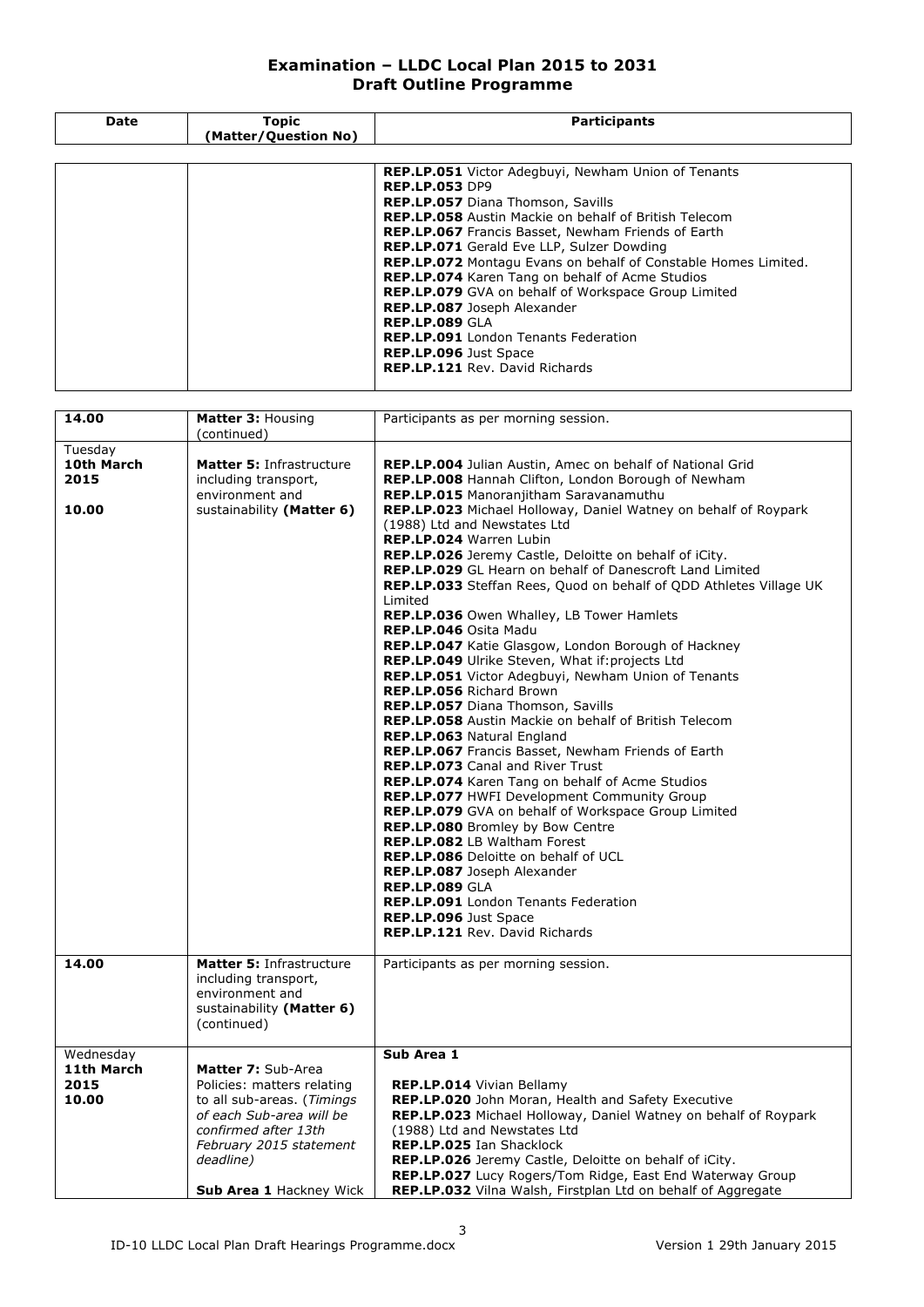| Date | <b>Topic</b>                                                                           | <b>Participants</b>                                                                                                                                                                                                                                                                                                                                                                                                                                                                                                                                                                                                                                                                                                                                                                                                                                                                                                                                                                             |
|------|----------------------------------------------------------------------------------------|-------------------------------------------------------------------------------------------------------------------------------------------------------------------------------------------------------------------------------------------------------------------------------------------------------------------------------------------------------------------------------------------------------------------------------------------------------------------------------------------------------------------------------------------------------------------------------------------------------------------------------------------------------------------------------------------------------------------------------------------------------------------------------------------------------------------------------------------------------------------------------------------------------------------------------------------------------------------------------------------------|
|      | (Matter/Question No)                                                                   |                                                                                                                                                                                                                                                                                                                                                                                                                                                                                                                                                                                                                                                                                                                                                                                                                                                                                                                                                                                                 |
|      | and Fish Island<br><b>Sub Area 2 North</b><br><b>Stratford &amp; Eton Manor</b>        | Industries (UK) Ltd and London Concrete Ltd<br>REP.LP.036 Owen Whalley, LB Tower Hamlets<br>REP.LP.044 Malcolm Tucker, GLIAS<br>REP.LP.047 Katie Glasgow, London Borough of Hackney<br>REP.LP.058 Austin Mackie on behalf of British Telecom<br><b>REP.LP.064 Quod</b><br>REP.LP.065 Austin Mackie on behalf of O'Shea Ltd and Galliard Homes<br>Ltd                                                                                                                                                                                                                                                                                                                                                                                                                                                                                                                                                                                                                                            |
|      | <b>Sub Area 3 Central</b><br>Stratford & Southern<br>Queen Elizabeth Olympic<br>Park   | REP.LP.066 Tim Gaskell, CMA<br>REP.LP.070 Lee Melin<br>REP.LP.071 Gerald Eve LLP, Sulzer Dowding<br>REP.LP.073 Canal and River Trust<br><b>REP.LP.095 Martin Richman</b><br>REP.LP.096 Just Space<br>REP.LP.097 Tom Ridge, Adam English and Melissa Parker                                                                                                                                                                                                                                                                                                                                                                                                                                                                                                                                                                                                                                                                                                                                      |
|      | <b>Sub Area 4 Bromley-by-</b><br>Bow, Pudding Mill, Sugar<br>House Lane and Mill Meads | Sub Area 2<br>REP.LP.008 Hannah Clifton, London Borough of Newham<br>REP.LP.013 Alan Gunne-Jones, Planning & Development Associates<br>Ltd on behalf of Gowlain Building Group Ltd<br><b>REP.LP.031 Steve Butters, CPRE</b><br>REP.LP.033 Steffan Rees, Quod on behalf of QDD Athletes Village UK<br>Limited<br>REP.LP.037 Julian Cheyne<br><b>REP.LP.082</b> LB Waltham Forest<br>REP.LP.096 Just Space<br>Sub Area 3                                                                                                                                                                                                                                                                                                                                                                                                                                                                                                                                                                          |
|      |                                                                                        | REP.LP.008 Hannah Clifton, London Borough of Newham<br><b>REP.LP.024 Warren Lubin</b><br>REP.LP.037 Julian Cheyne<br>REP.LP.039 Steffan Rees, Quod on behalf of SCBD Limited<br>REP.LP.045 Alister Henderson, Planning Perspectives on behalf of<br>National Grid Property<br>REP.LP.046 Osita Madu<br>REP.LP.049 Ulrike Steven, What if: projects Ltd<br><b>REP.LP.053 DP9</b><br><b>REP.LP.073</b> Canal and River Trust<br>REP.LP.074 Karen Tang on behalf of Acme Studios<br><b>REP.LP.086</b> Deloitte on behalf of UCL<br>REP.LP.087 Joseph Alexander<br><b>REP.LP.091</b> London Tenants Federation<br><b>REP.LP.096</b> Just Space<br><b>REP.LP.108</b> Habibur & Farina Khan<br><b>REP.LP.121 Rev. David Richards</b>                                                                                                                                                                                                                                                                  |
|      |                                                                                        | Sub Area 4<br>REP.LP.007 Peter Brady, Planning Law Practice on behalf of Gilcris<br>Property LLP<br>REP.LP.008 Hannah Clifton, London Borough of Newham<br>REP.LP.010 Iestyn John, Bell Cornwell LLP on behalf of TRAD<br>REP.LP.015 Manoranjitham Saravanamuthu<br>REP.LP.029 GL Hearn on behalf of Danescroft Land Limited<br><b>REP.LP.032</b> Vilna Walsh, Firstplan Ltd on behalf of Aggregate<br>Industries (UK) Ltd and London Concrete Ltd<br>REP.LP.034 Victoria Bullock, Barton Wilmore on behalf of Bashir<br>REP.LP.035 Victoria Bullock, Barton Wilmore on behalf of Gallagher<br><b>REP.LP.056 Richard Brown</b><br>REP.LP.057 Diana Thomson, Savills<br><b>REP.LP.068</b> Barton Wilmore on Behalf of Gold Pot Holdings<br>REP.LP.078 GL Hearn on behalf of Vastint UK<br><b>REP.LP.079</b> GVA on behalf of Workspace Group Limited<br><b>REP.LP.080</b> Bromley by Bow Centre<br><b>REP.LP.089 GLA</b><br>REP.LP.091 London Tenants Federation<br><b>REP.LP.096</b> Just Space |